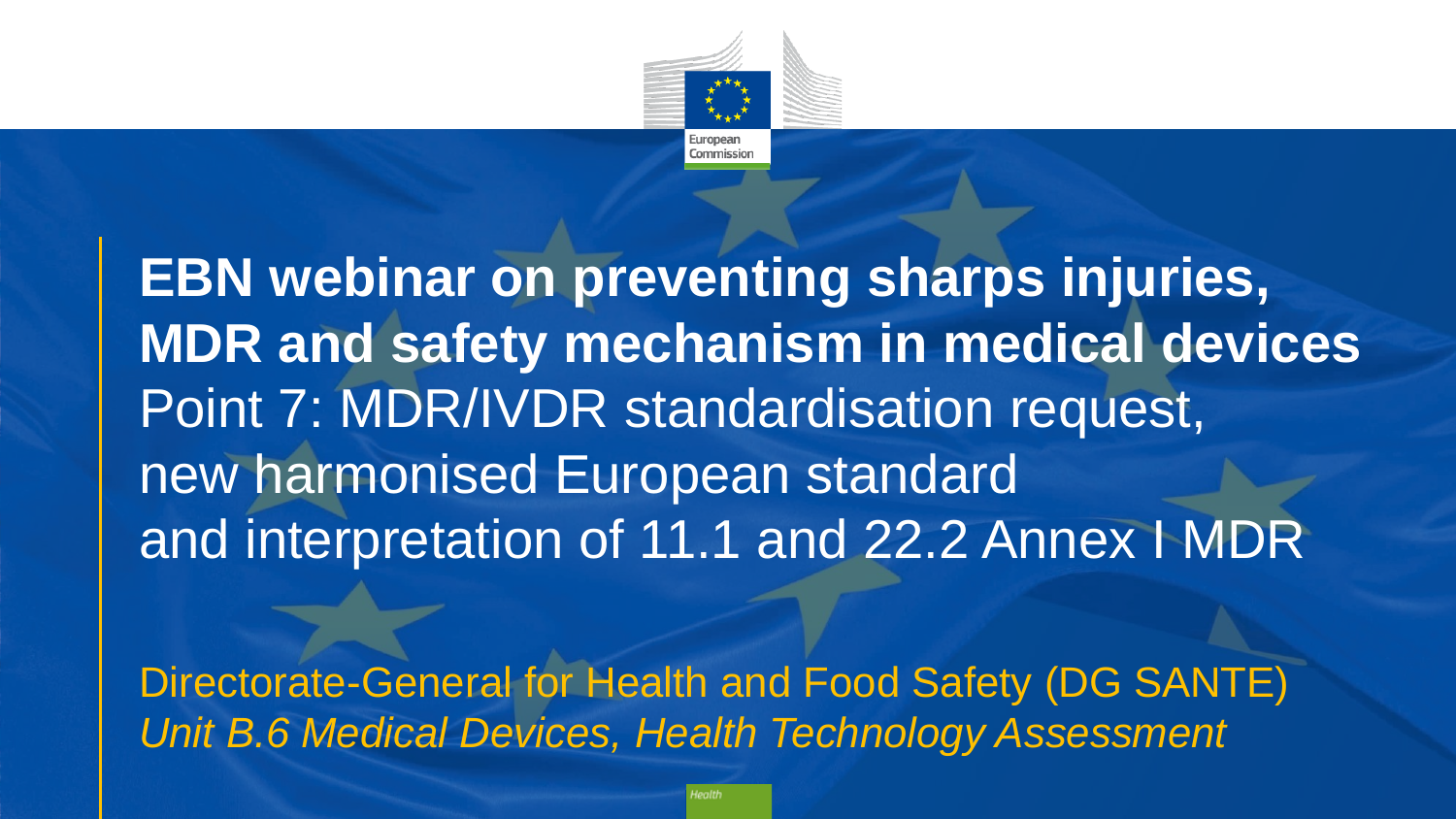### Sharps injury protection in the new EU legislation on medical devices

- **Regulation (EU) 2017/745 on medical devices (MDR)**, Annex I General safety and performance requirements:
- 11.1: *Infection and microbial contamination* (further developed from Annex I, 8.1 of Directive 93/42/EEC)
	- Devices and their manufacturing processes shall be designed in such a way as to eliminate or to reduce as far as possible the risk of infection 11.1. to patients, users and, where applicable, other persons. The design shall:
		- reduce as far as possible and appropriate the risks from unintended cuts and pricks, such as needle stick injuries,  $(a)$
		- allow easy and safe handling,  $(b)$
		- reduce as far as possible any microbial leakage from the device and/or microbial exposure during use, and  $(c)$
		- prevent microbial contamination of the device or its content such as specimens or fluids.  $(d)$
- 22.2: *Protection against the risks posed by medical devices intended by the manufacturer for use by lay persons*
	- Devices for use by lay persons shall be designed and manufactured in such a way as to:
		- ensure that the device can be used safely and accurately by the intended user at all stages of the procedure, if necessary after appropriate training and/or information.
		- reduce, as far as possible and appropriate, the risk from unintended cuts and pricks such as needle stick injuries, and  $\hspace{0.05cm}$
		- reduce as far as possible the risk of error by the intended user in the handling of the device and, if applicable, in the interpretation  $\overbrace{\phantom{12322111}}$ of the results.

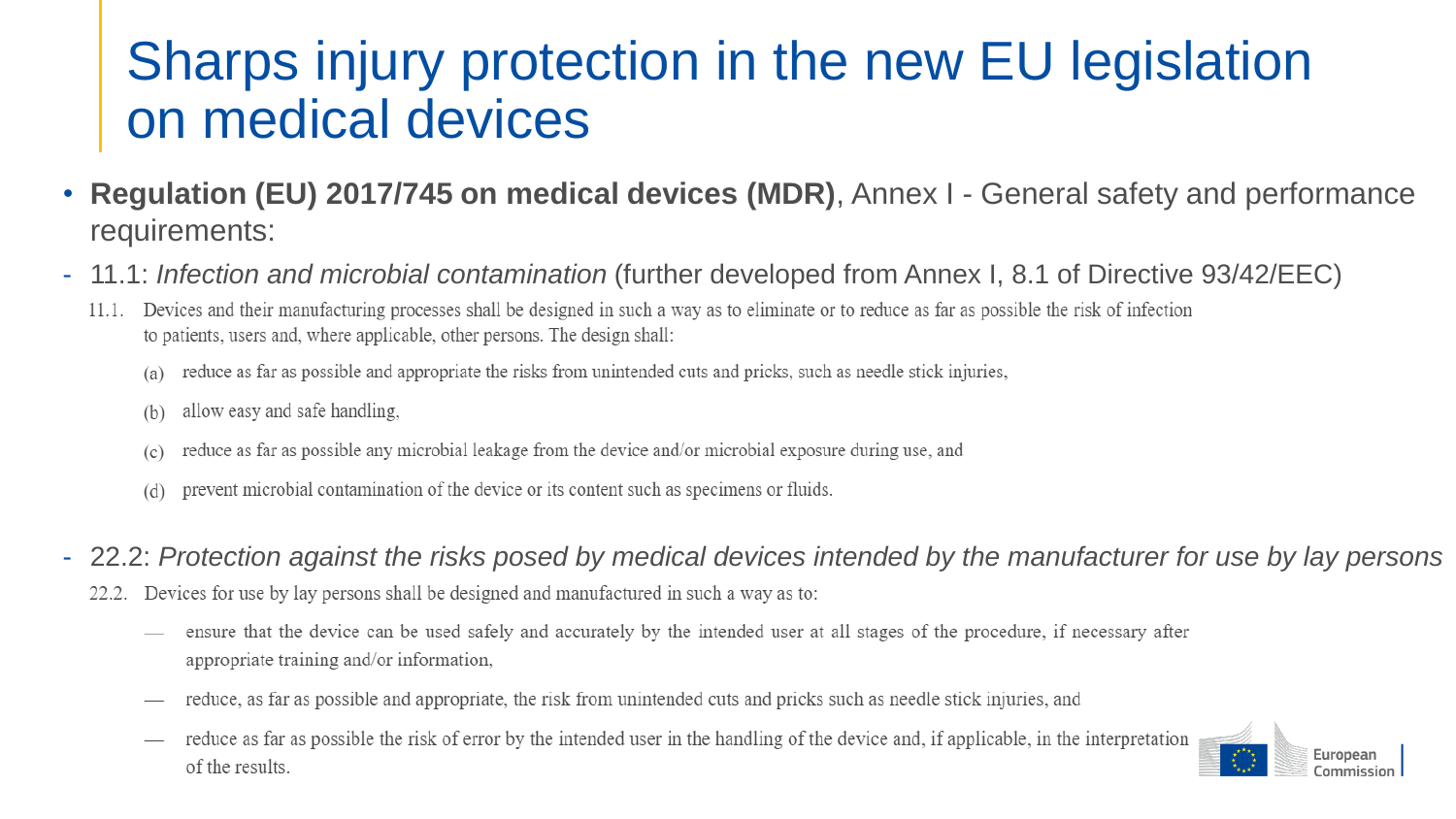# The MDR/IVDR standardisation request

- Positive opinion on the draft act delivered by the Committee on Standards on 12 March 2021
- **Commission Implementing Decision on a standardisation request to CEN and Cenelec as regards medical devices in support of Regulation (EU) 2017/745 and** *in vitro* **diagnostic medical devices in support of Regulation (EU) 2017/746**, adopted on 14 April 2021 and published on the Commission's database "[Standardisation -](https://ec.europa.eu/growth/tools-databases/mandates/index.cfm?fuseaction=search.detail&id=599) Mandates" as **M/575** (EN version) and on the Commission's webpage "Medical Devices - New Regulations - Topics [of Interest", section "Harmonised European standards" \(DE, EN and FR versions\), including:](https://ec.europa.eu/health/md_sector/new_regulations/guidance)
	- 201 existing harmonised standards to be revised and 27 new harmonised standards to be drafted in support of Regulation (EU) 2017/745, by 27 May 2024
	- 46 existing harmonised standards to be revised and 3 new harmonised standards to be drafted in support of Regulation (EU) 2017/746, by 27 May 2024
- Notified to CEN and Cenelec on 15 April 2021 and accepted on 12 May 2021 to make the **standardisation request fully applicable**
- CEN and Cenelec submitted the **joint work programme** to the Commission on 28 May 2021
- Standardisation request to be **periodically revised** in the lists of standards and possibly other contents when deemed necessary

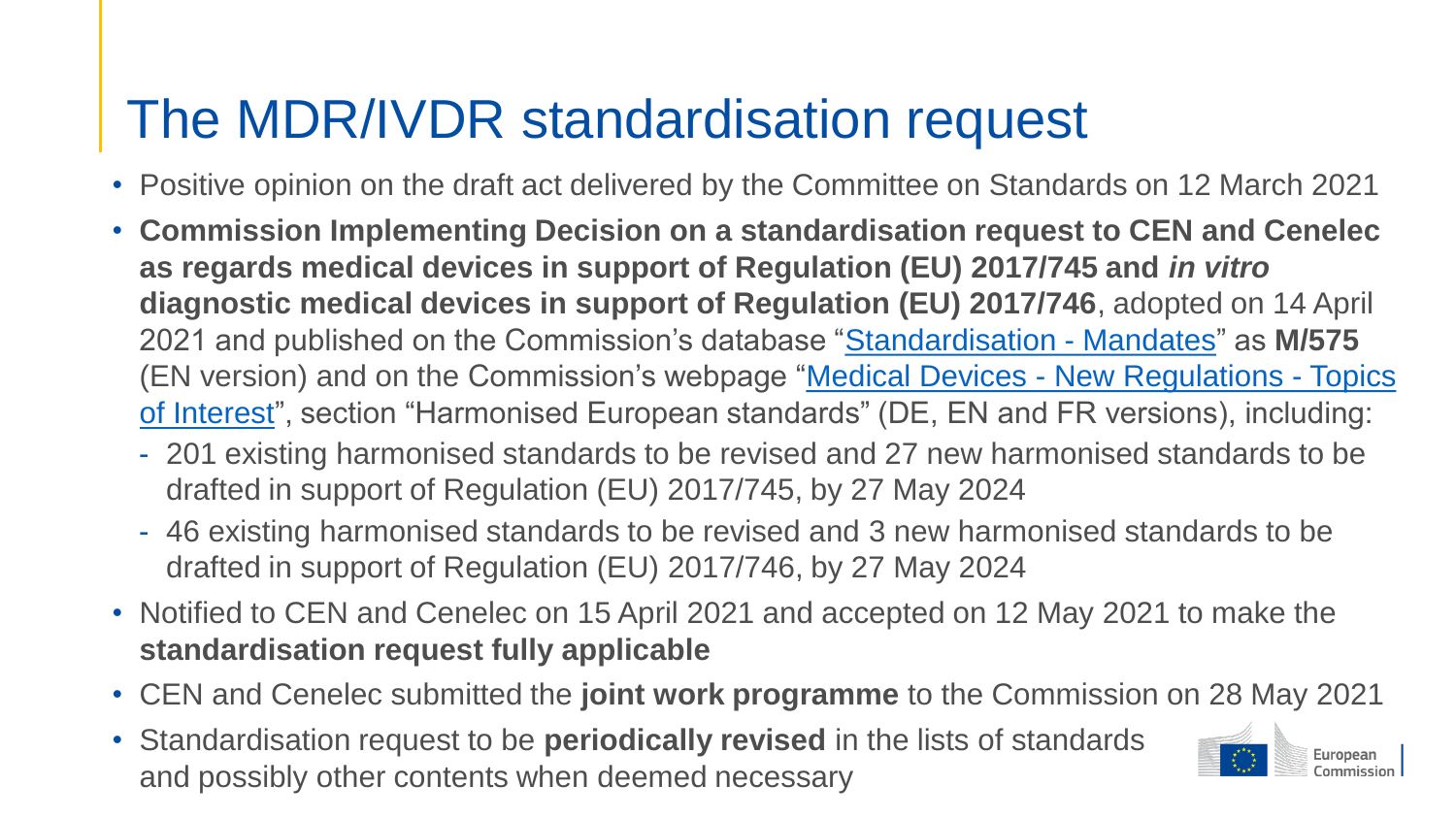## First publications in the OJEU of references of harmonised standards for the Regulations

- Two **Commission Implementing Decisions for harmonised standards in support of Regulations (EU) 2017/745 and (EU) 2017/746**, under preparation, to be adopted and published in the OJEU likely by June 2021
- First publications of lists of references of harmonised standards **to confer presumption of conformity under the Regulations**, including:
	- 5 references for Regulation (EU) 2017/745
	- 4 references for Regulation (EU) 2017/746
- A new cycle starting: publications to be **periodically updated** with subsequent amendments, each three/four months, to enlarge the lists according to the development of the standardisation work at European and international level and the correspondent state-of-theart technical solutions for the highest degree of health, safety and performance of medical devices in the EU

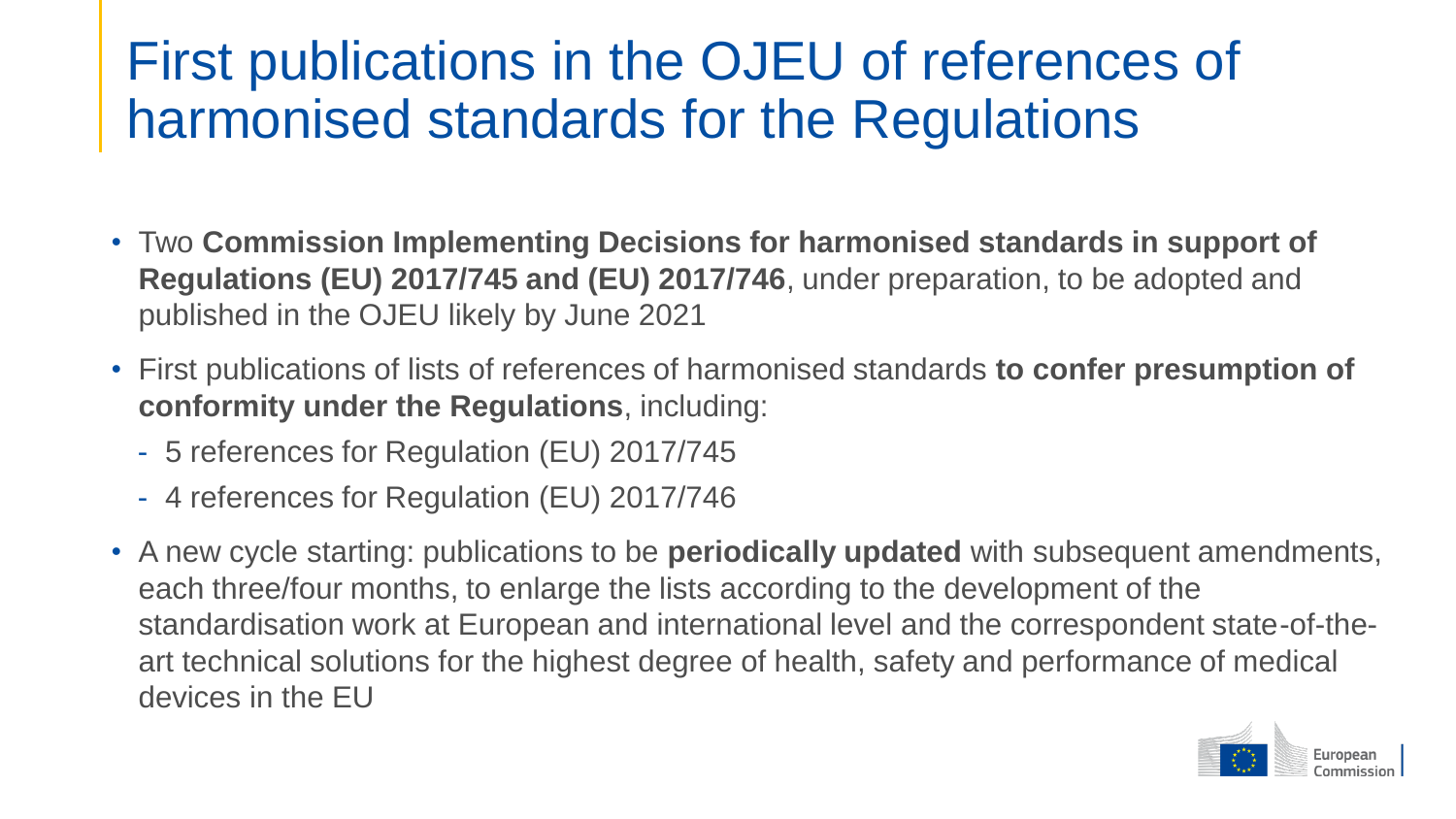## Standardisation on sharps injury protection

- **EN ISO 23908:2013** *Sharps injury protection - Requirements and test methods - Sharps protection features for single-use hypodermic needles, introducers for catheters and needles used for blood sampling*:
	- harmonised for Directive 93/42/EEC under mandate M/295, but not cited in OJEU (thus not conferring presumption of conformity)
	- included in the **MDR/IVDR standardisation request** in its Annex I, Table 1 among the existing harmonised standard to be revised, with 27 May 2024 as deadline for the adoption
	- Requirements specified in its Annex III, point 2.3: "*The existing standard EN ISO 23908:2013 shall be modified by describing technical solutions for safety-engineered mechanisms to be applied in design and manufacture of devices to ensure compliance with points 11.1 and 22.2 of Chapter II of Annex I to Regulation (EU) 2017/745. The standard shall apply to devices which are intended to be used for administration and/or extraction of body/blood fluids and/or medicinal substances*"
	- To be developed by the Technical Committee *CEN/TC 205 - Non-active medical devices* by 27 May 2024, as per the CEN-Cenelec Joint Work Programme European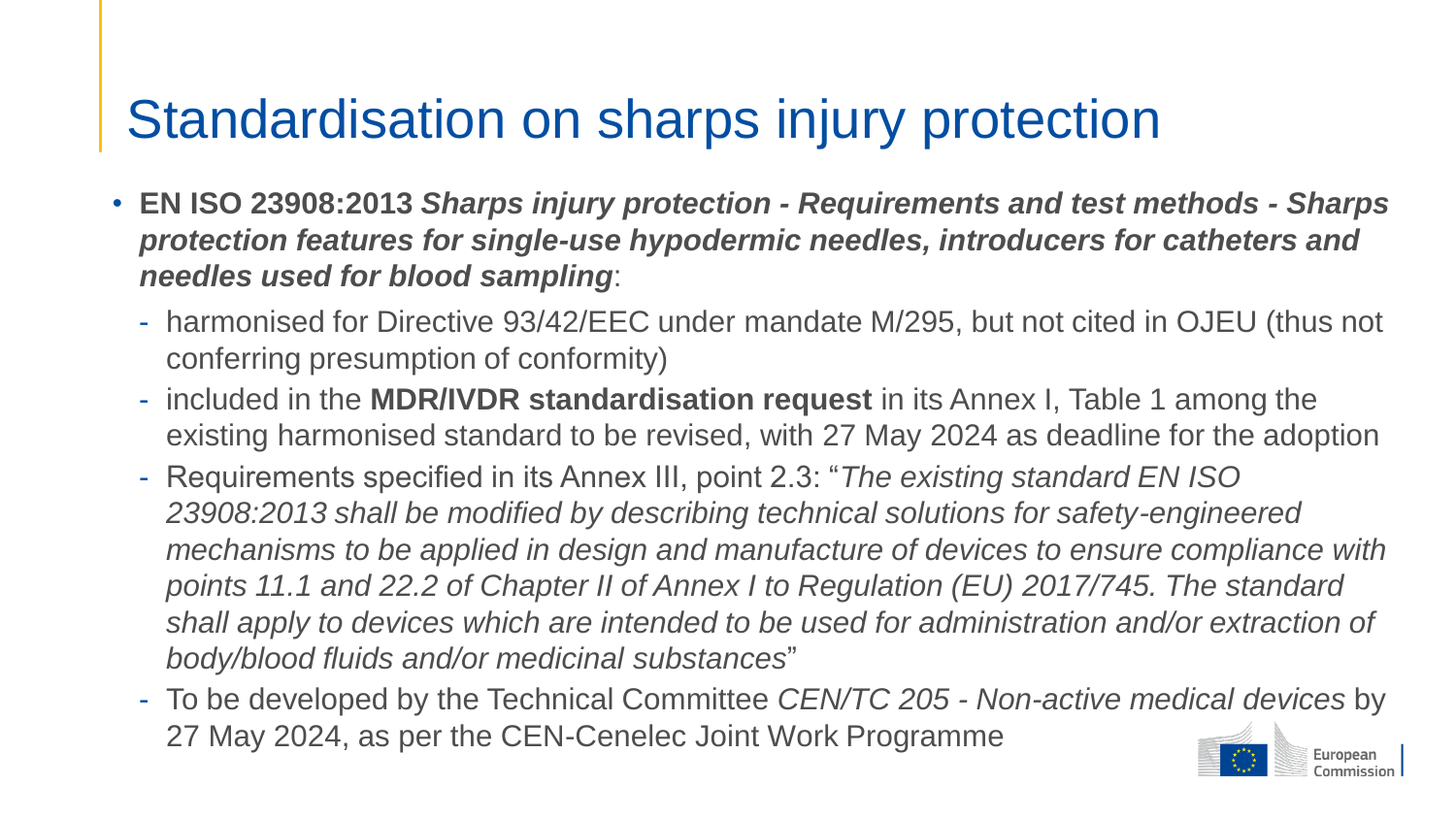## Requirements 11.1 and 22.2 of Annex I MDR – interpretation, guidance?

- Legal interpretation, possible only by the Court of Justice of the European Union
- Possible guidance on the sound implementation of the requirements, by the sectorial working parties:
	- the **Medical Device Coordination Group (MDCG)** and its Subgroups (in particular on Standards – WG 2 – and on Notified Bodies Oversight (NBO) – WG 1)
	- the group of **Competent Authorities for Medical Devices (CAMD)**
	- others? (notified bodies, sectorial entities, etc.)
- Practical steps to be followed:
	- collection of information from different sources (associations, experts, etc.)
	- drafting of a text (Commission, working groups, task forces…)
	- procedures for discussion, revision, endorsement and publication